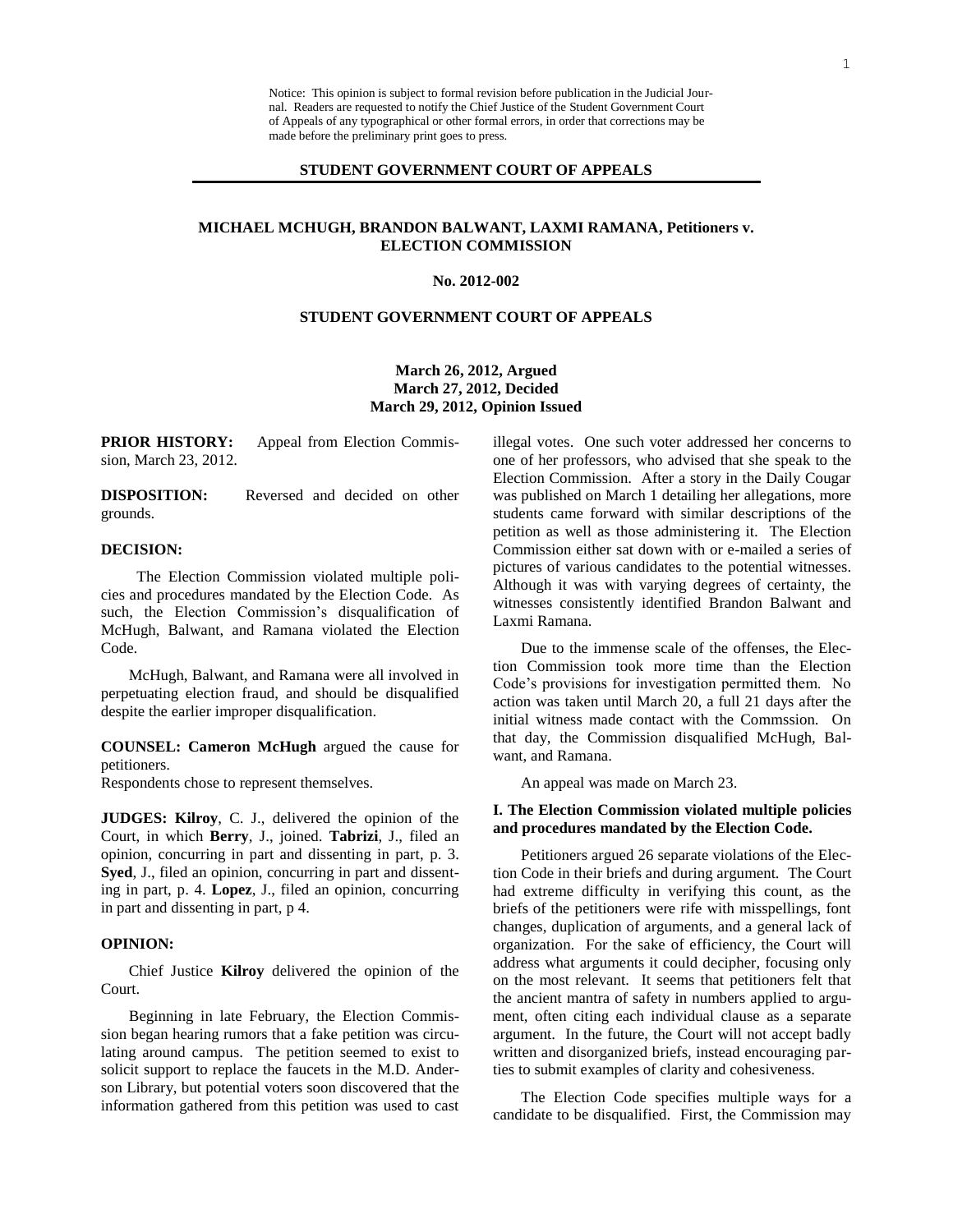disqualify the candidate under the complaint system detailed under Art. IX of the Election Code. An unrelated and parallel process is detailed within Art. V, § 10 of the Election Code, giving the Court of Appeals the authority to independently investigate cases of election fraud. The major issue in this case arises from which section of the Code the Election Commission derived the ability to disqualify McHugh, Balwant, and Ramana.

Turning to the Complaint form filed by the Commission, the Election Commission disqualified the petitioners based on the Election Fraud provisions of the Code, in direct contravention of Art. V, § 10, cl. 4, which states in part "Only the Student Government Court of Appeals may find an individual or party responsible for Election Fraud." Under this clause, the Commission should have forwarded the case to this Court instead of taking action by disqualifying petitioners.

The alternative method for disqualifying candidates proved to be equally difficult for the Commissioners to successfully apply to their evidence, as they never solicited a full complaint from the witnesses, instead relying on a self-submitted complaint. Moreover, as petitioners correctly point out, the timeframes for the decision (stemming from Art. IX,  $\S$  1, cl. 3 and Art. IV,  $\S$  12, cl. 1) as well as the posting requirements (Art. IX, §9, cl. 4- 7, 9) were also not complied with.

While election fraud is an extraordinary circumstance, the Commission improperly disqualified the candidates under these provisions. As this Court wrote in *Premjee v. Taylor* (2011-001), the Court would normally "defer greatly" to the decisions of the Election Commission, yet in this instance, the Court cannot defer to a judgment that clearly violates provisions of the Election Code.

## **II. McHugh, Balwant, and Ramana were all involved in perpetuating election fraud.**

As the Court sifted through all the evidence, a clear picture of involvement in a massive campaign to defraud both potential voters and the election process as a whole quickly develops. Ramana and Balwant were consistently identified as the individuals who were soliciting information for the false petition. Four separate witnesses, who all seem to have independently come forward, all testified to the fact. To the best knowledge of the Court, no witness identified anyone other than Balwant and Ramana; certainly no evidence was presented to this Court which would suggest the contrary. Occam's Razor instructs us to look to the most likely possibility, and this Court put more stock in four separate witness testimonies than inconsistent and constantly-changing testimony made by the candidates.

The evidence shows that Balwant was clearly one of the lieutenants in this effort. Not only did these four witnesses' testimonies place the petition in either his hands or those of Ramana, but live testimony on the stand by James Lee tended to show that he was deeply involved in distributing numbers to various other parties to mask the number of illicit votes cast. Moreover, the same testimony tended to show that McHugh was the ringleader. Lee testified that on Wednesday, March 7 at 11:26 p.m., he received a call from McHugh, in which McHugh states "We're entering in PeopleSofts; are you in?" Lee assented, and was told by McHugh that Balwant would send the numbers via Facebook. At 11:41 p.m., he received a text message from McHugh asking, "You do it yet?" Lee replied, "I haven't received anything." After a few minutes passed by, McHugh sent another message, stating "You get them?" Regrettably, Lee stated that he had deleted the actual Facebook messages due to the overwhelming feelings of guilt he developed after he entered in two of the seven provided numbers as votes.

While the Court would not normally rely on the testimony of a single witness, especially in a case with as much on the line as this one, multiple factors allowed this testimony to resonate with the Court. First, Lee's testimony implicated himself, by admitting to personally having cast two fraudulent votes. He gave this testimony knowing that any immunity from punishment from the Court or discipline from the University would not be guaranteed. Statements against interest are powerful indicators of reliability, even within federal evidentiary rules. It is difficult for this Court to believe that a student, knowing that his testimony could possibly lead to sanctions, invented false testimony merely to get back at a "love interest," as offered by McHugh in an attempt to negate Lee's testimony. Lee also provided text messages, which although vague, seemed very plausibly connected with sending fraudulently obtained information for the purpose of gaining illicit votes. Petitioners were unable to provide a reasonable explanation for these messages. Moreover, critical parts of his story were verified by a separate email from Learning and Assessment Services, which administrated the election. Lee testified that Balwant, under the direction of McHugh, had sent him seven votes' worth of information. When LAS looked into two of the witnesses' stories, they found that each of those votes was cast on different IP addresses, but was cast along with five other votes from that same IP address. This evidence tends to show that the fraudulent votes were cast in blocks of six, which strongly correlates to the live witness testimony. Overall, it is difficult to show how this testimony should not have been relied upon, given how it was completely against his self-interest and the critical assertions were supported by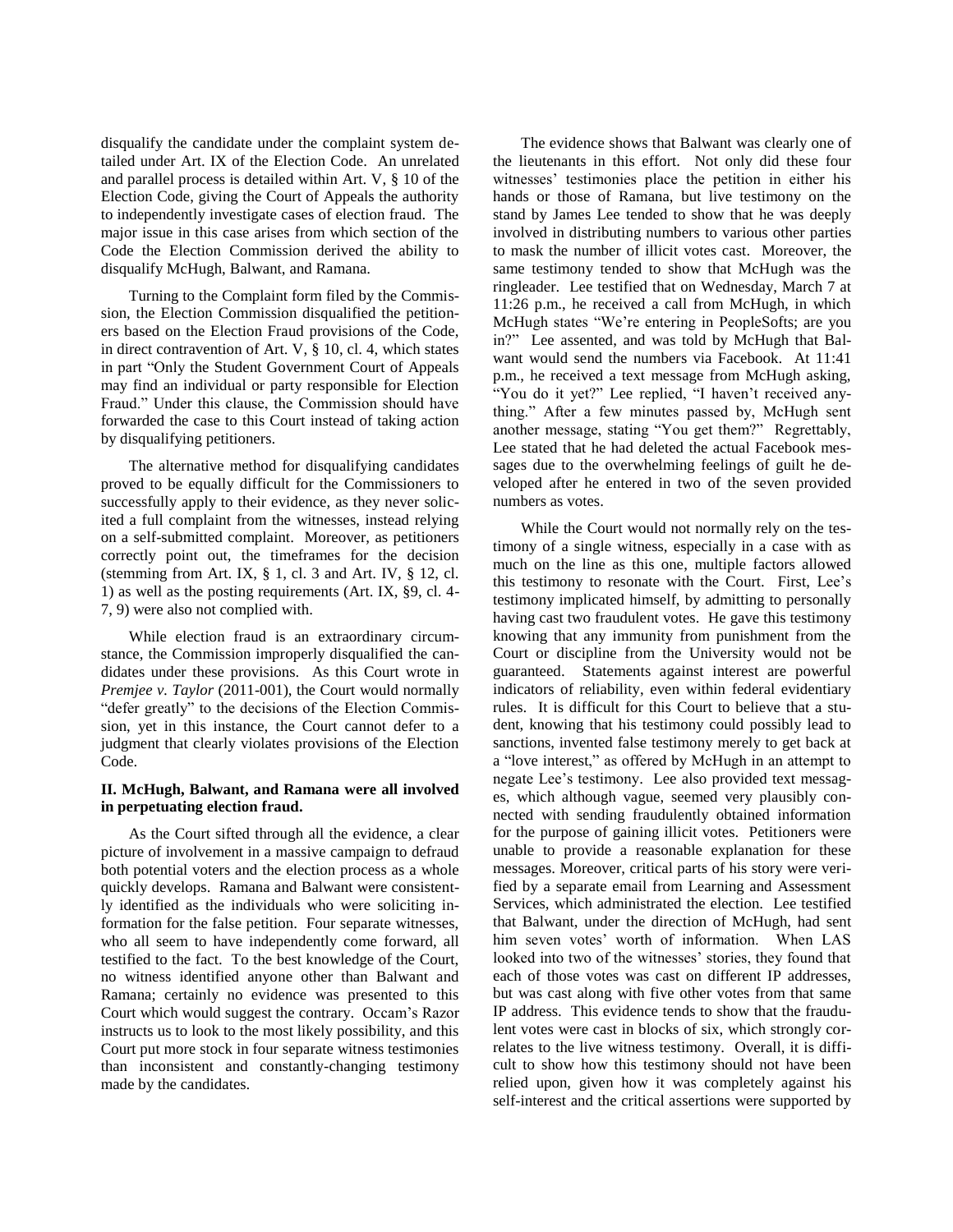unconnected evidence provided by an unaffiliated University administrator.

All things considered, this evidence seems to prove that Ramana and Balwant were the primary conspirators in fraudulently collecting voters' information, while Balwant and McHugh were deeply involved in distributing this information to co-conspirators willing to help them perpetuate election fraud. The Election Code defines election fraud as "the unauthorized, tampering, altering, or abuse of the voting process" (Art.V, §10, cl.1), and this sort of behavior seems to fit well within this definition. As the Court wrote in *Premjee*:

> We are very hesitant to take the power of students to choose their own leaders away. The Court should not decide the result of the election unless it was already decided as the result of fraud.

The Court's decision today clearly lines up with established precedent. This case involved blatant and organized election fraud, and so this Court finds that the disqualification of all three candidates is absolutely necessary and proper. That said, no evidence was ever submitted or argued against Mohammad Aijaz, McHugh's running mate, but the Court must regrettably disqualify him with his running mate due to the joint ticket, despite no evidence that he ever acquiesced to these plans to defraud students and the entire election process.

The Court recommends that the Dean of Students investigate this case to determine if other disciplinary sanctions are warranted.

The Court again begs the Senate to provide major revisions to the Election Code. Conflicts and ambiguities will lead to more cases such as this one and *Premjee*. This Court waits for the day when its interpretative powers become irrelevant because of a clear and complete Election Code. Hopefully, the Senate will heed this desperate call.

## **Tabrizi, J., concurring in part and dissenting in part.**

In the case of Senator-elects Brandon Balwant and Laxmi Ramana, I agree with the majority that the evidence brought before the court was sufficient enough for a conviction of election fraud that led to their disqualification. Where I respectfully disagree with the majority is to the conviction of Michael McHugh, and by default his Vice President Mohammad Aijaz.

After deciding the Election Commission acted irresponsibly by violating several sections of the election code, the Court of Appeals gained jurisdiction over the investigation of election fraud against Balwant, Ramana, and McHugh according to the Election Code (Art. 5, §

10, Cl. 4-c) that states only the "Court of Appeals may find an individual or party responsible for election fraud." However, I must ask my fellow Justices: is it fair or just to investigate those whom would have never been involved with the complaint had the Election Commission followed the bylaws correctly? The Election Commission, at the time of the investigation, had evidence and testimony against Balwant and Ramana, but lacked sufficient evidence or a solid case during trial, against McHugh and why he was included in the disqualification in the first place. Witness Brianne Gallen, last year's election commissioner, testified on these same grounds. During trial, witness James Lee gave the only testimony as to McHugh's involvement in obtaining PeopleSoft numbers, as well as entering evidence to the court. Lee was brought forth as the court's witness, not by the Election Commission. The Election Commission lacked any real reason as to why McHugh was involved, aside from the commission's belief that he "benefitted" from the election fraud—again with no real evidence to prove this aside from "irregularities in the voting numbers." There is nothing 'irregular' about the voting numbers. When someone campaigns hard, the numbers reflect this. Evidence came forth in a court-called witness that helped the majority conclude that McHugh was in fact involved and benefitted from the election fraud—I find it unacceptable that one can find evidence of a conviction after the disqualification has been declared.

However, taking the evidence that was brought forth against McHugh into consideration; I feel the court failed to look at the facts with absolute scrutiny. The only convicting evidence brought forth against McHugh was Lee's testimony. Lee states, under oath, that on March 7<sup>th</sup>, 2012 around 11p.m. McHugh called him, asking him if he wanted to take part in entering Peoplesoft numbers in order to cast votes, and that Balwant would send the numbers over via Facebook. Lee admitted to voting with two of the Peoplesoft numbers, however, stated he had deleted the message from Balwant. Balwant later logged into his Facebook, in front of the Justices', showing no such messages existing in his sent box. Lee also entered into evidence a series of text messages exchanged between Lee and McHugh. McHugh, declining these allegations, saying Lee was acting maliciously due to personal matters against McHugh. As I stated in my dissent in *Premjee v. Taylor,* "considering the severity of the consequences, the evidence brought forth simply was not adequate or reliable enough to hold a candidate guilty." If this is to apply to the severity of a polling location, it shall apply to election fraud more so.

After two years in a row where the decision of UH SGA President fell on the laps of five students (myself being a part of both decisions), I can say with confidence there are a number of ambiguous flaws within the Elec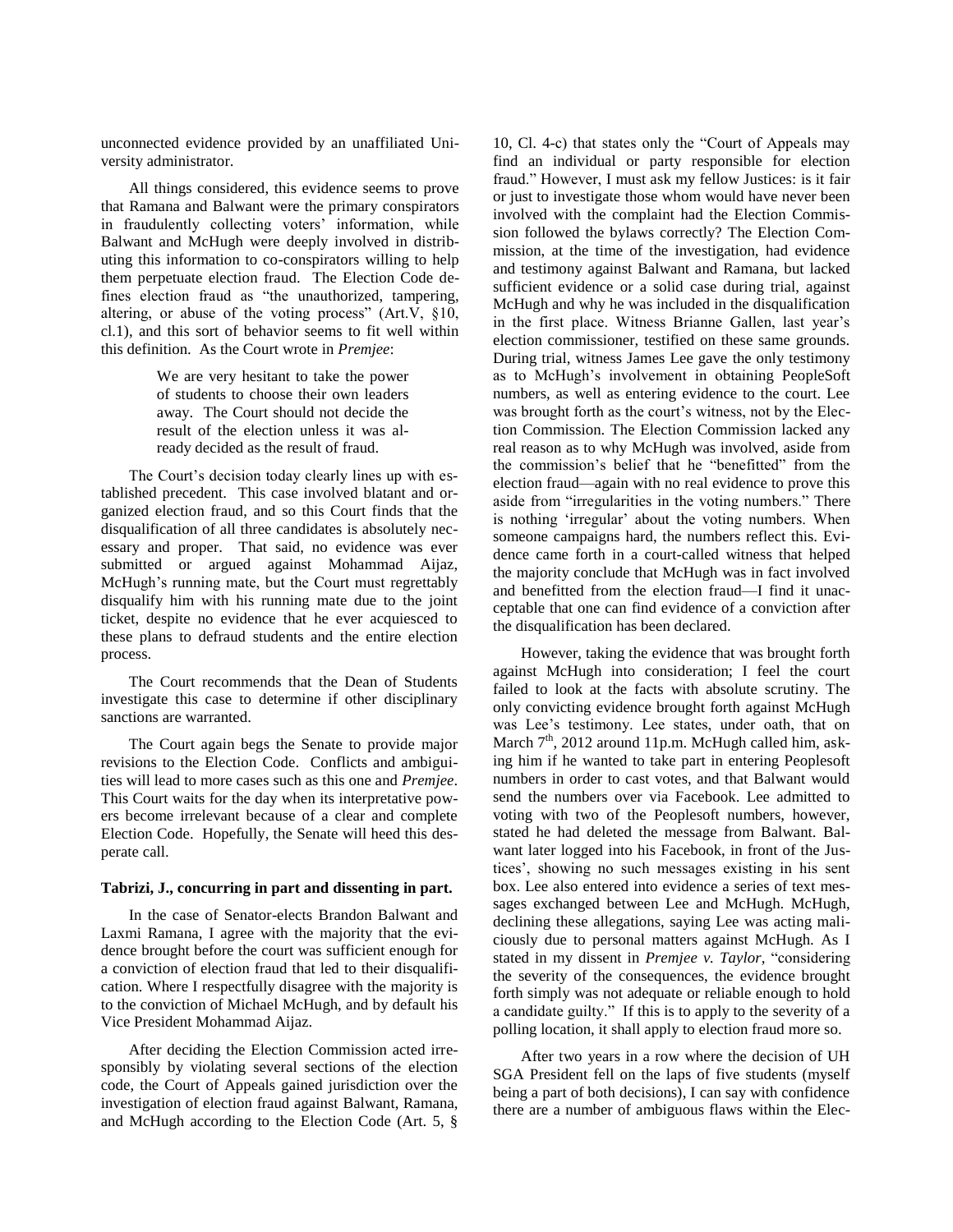tion Code. For this very reason I think it is fair to take into consideration a sense of what is just in the case against McHugh.

The potential ramifications that can come from convicting an individual for taking part in voter fraud can be damaging to one's reputation and future. For this reason I firmly believe this should be judged with the utmost scrutiny. Election fraud is a problematic thing to accuse, a challenging thing to take to trial, and a difficult thing to judge. I can assure, on behalf of all court members, it was not an easy decision to make. Although the Court of Appeals, in all judgments, followed the SGA Constitution, bylaws and Rules of Court, I feel fair is not always just. A grave injustice was done here.

#### **Syed, J., concurring in part and dissenting in part.**

The significance of the burden of proof that is placed on the accusing party is a concept that must be given substantial importance in any trial. By deciding that a single, circumstantial piece of evidence is grounds for disqualification, the Majority lowers the standards of proof this Court is obliged to uphold and contradicts the precedence established by previous cases. As such, I respectfully disagree with the Majority's conviction of Michael McHugh for election fraud.

The only incriminating evidence presented against McHugh was the testimony of James Lee and an image of text messages that had been exchanged between the two. Lee explained that McHugh had texted him asking if he was willing to partake in a scheme to use illegally obtained personal information of other students to cast votes in the run-off presidential election. Lee admitted that he had agreed to assist in this matter by casting votes for McHugh using the PeopleSoft ID numbers that would be given to him in Facebook messages sent by Brandon Balwant. He also said that after agreeing via text to engage in this act sometime after 10 PM, he spoke with McHugh over the phone regarding the details of the plan. According to the text message conversation that was presented to the Court, Lee received a text message from McHugh at 11:41 PM, after the presumed phone conversation took place, asking, "You do it yet?" and one immediately afterwards which said, "You get them?" Although McHugh failed to provide the Court with an alternative explanation as to what this conversation with Lee was pertaining to, it would be improper for the Court to convict McHugh by assuming that the conservation he had with Lee indicated that he had committed election fraud.

Lee also provided the Court with texts that McHugh had sent him the day of the trial, which read, "Good news- everyone is expecting us to be not guilty. The only evidence is anonymous online comments. Please call me

so we can discuss what you want to do. Last thing we want is anything irrelevant to be submitted to the case. We are all guaranteed to get not guilty today. Please don't change that. There is nothing anybody at UH can force you to do." Lee suggested that this indicated that McHugh wanted to make sure that Lee would not provide incriminating evidence in court against him, but it would be too much of stretch for the Court to take that as fact.

Apart from the text message conversation, Lee was unable to provide the Court with any other concrete evidence regarding the scheme, explaining that he had deleted the Facebook messages sent by Balwant that contained the PeopleSoft ID numbers out of guilt over what he had done. Because of this, the Court has no other way to validate Lee's testimony, and therefore, no actual evidence unquestionably linking McHugh to the fraud.

There was simply a lack of incontrovertible evidence that could prove Lee's claim that McHugh committed election fraud, and therefore, McHugh did not deserve the punishment of disqualification from the presidential election.

### **Lopez, J., concurring in part and dissenting in part.**

In accordance with Article V, § 10, cl. 1 of the Election Code, election fraud is defined as "the unauthorized tampering, altering, or abuse of the voting process." It imposes a burden upon the candidates, but it does so in order to prevent fraud, to build confidence in the voting system, and thereby to maintain the integrity of the voting process. In determining whether Laxmi Ramana violated the Election Code, I would balance the votingrelated interests of her actions, asking "whether her actions burden any one such interest in a manner that contributed to the direct and final outcome of voting process."

Like my colleagues, I give weight to the fact that four witnesses identified both Balwant and Ramana as the primary individuals that – on the pretense of signing a petition that would ensure the water faucets in the M.D. Anderson Library were replaced – were soliciting personal voter information. Because the testimony does not discredit Ramana's involvement or suggest that she did not benefit from election fraud, I see nothing to prevent Laxmi Ramana from facing responsibility for her actions.

I cannot agree, however, with the severe manner in which they portray Laxmi Ramana's actions by handing down an equal sentence as that of Balwant. Thus, I share the general view of the lead opinion insofar as it holds that her actions did not pertain to the direct entering of voter information used to vote in their place and that her